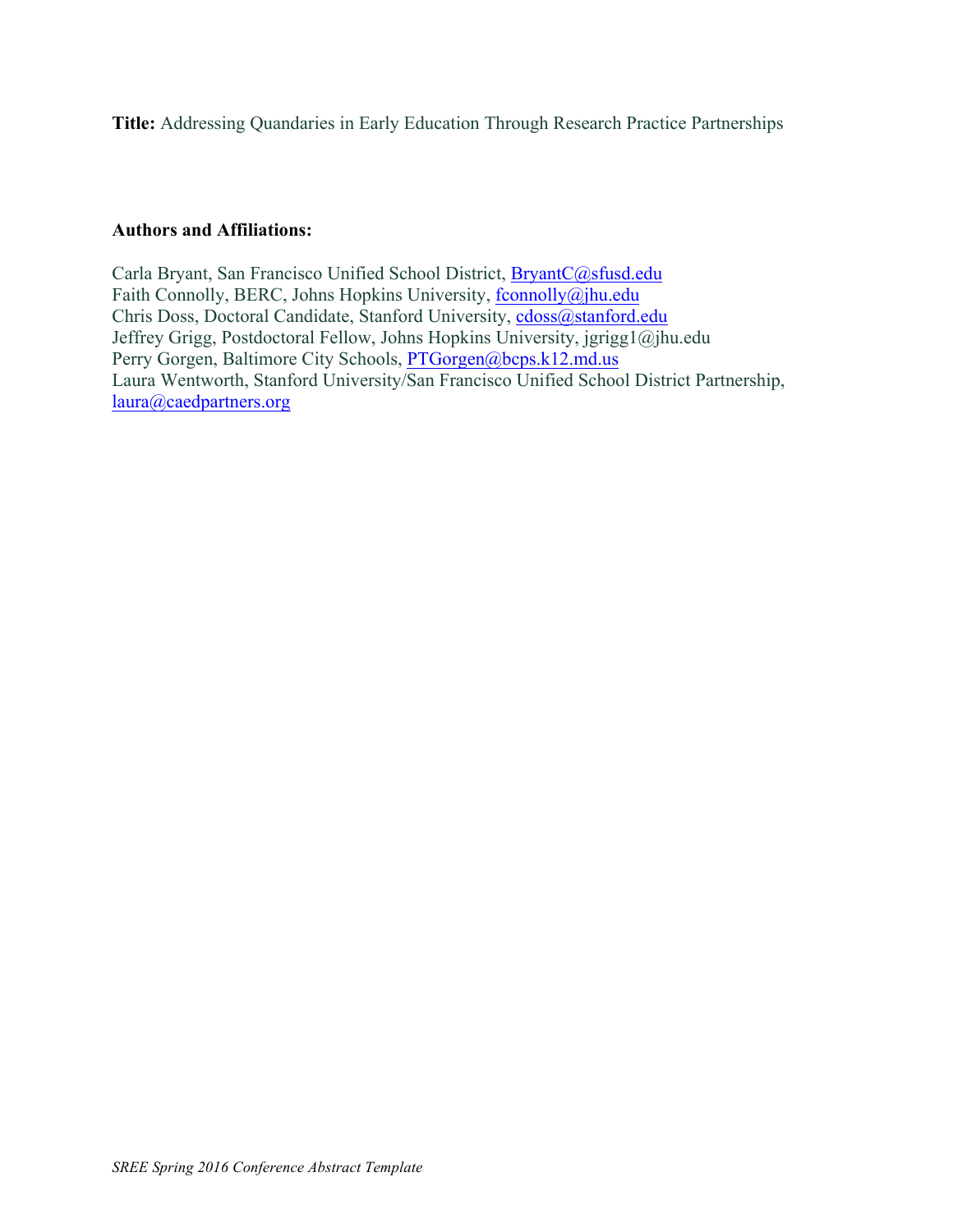#### **Background / Context:**

Children's educational experiences in their earliest years hold the promise of supporting or undermining their life trajectories in myriad ways. For example, Harte and Risley's (1995) findings about the gap in children's vocabulary by age 4 based on their family income level shine a light on the importance of children's early childhood educational experiences. The math and literacy skills of low-income children are a full year behind those of high-income children at the time of kindergarten entry, and these gaps do not diminish by the time the children reach eighth grade (Duncan & Murnane, 2014). That said, a substantial literature documents the benefits of early childhood education and formal preschool experiences on children's school readiness, with low-income and otherwise disadvantaged children benefitting the most from these programs (Barnett, 2011; Camilli, Vargas, Ryan, & Barnett, 2010; Duncan & Magnuson, 2013; Reynolds, Temple, & Ou, 2010). For these reasons, the United States has experienced an unprecedented expansion of early childhood education (ECE) programs over the past 40 years.

Researchers, practitioners and policymakers are interested in early education for various reasons. On one hand, researchers see the promise of exploring new interventions and testing theories aimed at overcoming or explaining these gaps in achievement that form in the early years. On the other hand, practitioners and policy makers want to better understand how systematically they can build and support educational experiences in the early years in both the home or school settings that close the opportunity gap, and therefore the gap in student outcomes, as they progress through school. These sentiments from practitioners and policy makers have driven some cities like San Francisco have adopted pre-school for all initiatives.

With these converging interests, a number of research practice partnerships are focusing their efforts on the topic of early education. These partnerships satisfy the five characteristics of research practice partnerships offered by Coburn, Penuel, and Giel (2013) including being: 1) long term, 2) focused on a problem of practice, 3) mutualistic, 4) fostering partnership through specific strategies, and 5) leading to original analyses. In this case, the topic of early education is mutually of interest to both the researchers and practitioners and offers a clearly defined problem of practice – students enter early education with either an advantage or disadvantage in their skills and knowledge. The topic also lends itself to a high likelihood of producing original analyses as only a certain number of local educational agencies have the longitudinal data infrastructure to explore the questions about early education.

Two research practice partnerships in particular – the Baltimore Education Research Consortium (BERC) with Baltimore City Schools and Johns Hopkins University and the Stanford-SFUSD Partnership with San Francisco Unified School District (SFUSD) and Stanford University – have explored the topics of early education through a number of research studies. These partnerships are both long-term, with BERC launching in 2006 and Stanford-SFUSD formalized in 2009. Finally, they have intentional strategies in place to foster partnership including approaches to setting joint research agendas with researchers and practitioners, advancing data management which provides better access to the early education data, and having a two way dialog about research findings between practitioners and researchers (Wentworth and Khanna, 2011; Connolly, Plank, and Rone, 2012; Wentworth, 2014; Wentworth and Khanna, 2014; Durham, Bell-Ellwanger, Connolly, Robinson, Olson, and Rone, 2015).

### **Purpose / Objective / Research Question / Focus of Study:**

This panel will examine research on early education from two research practice partnerships. First, it will explore how BERC convened the Early Education Data Collaborative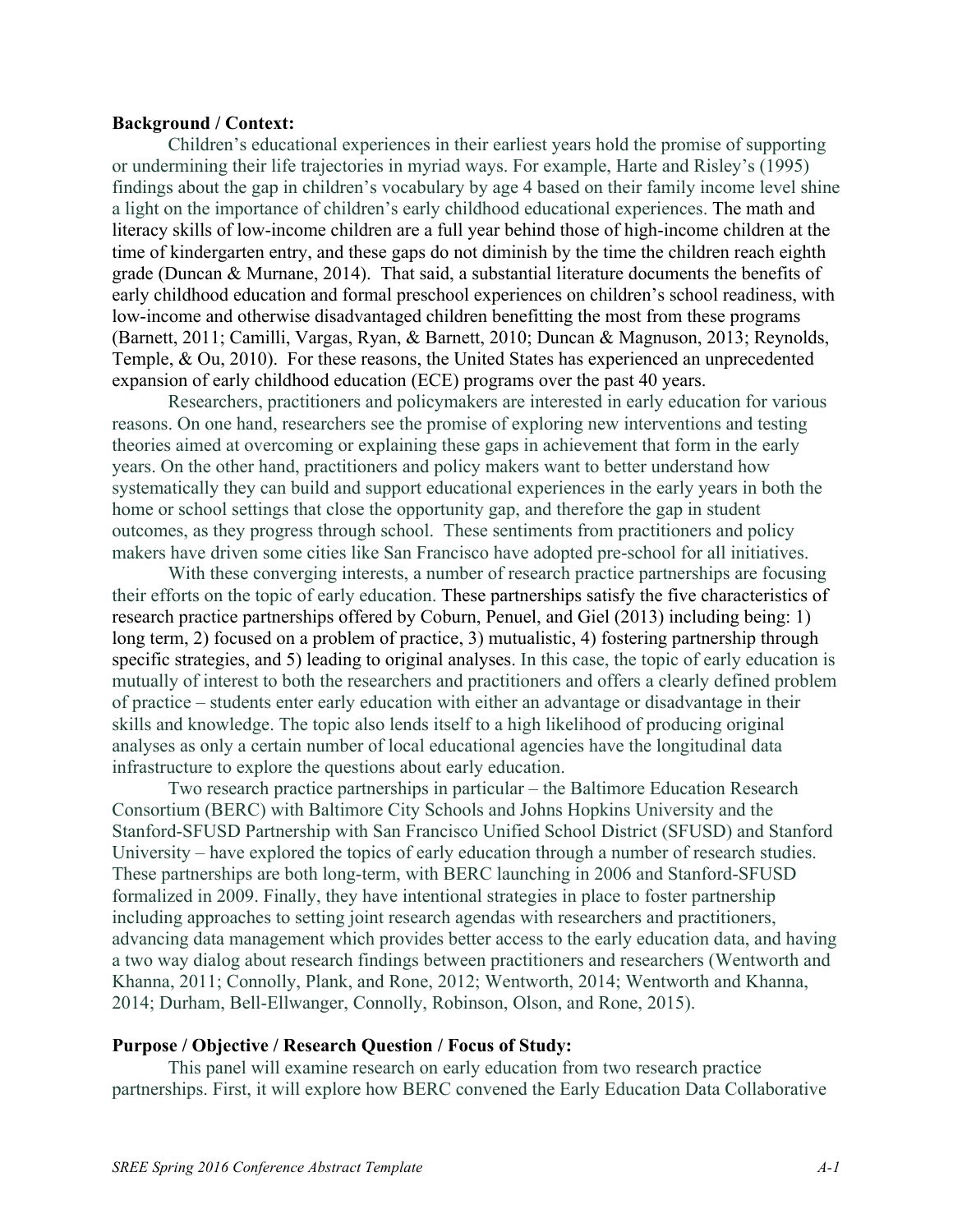(EEDC), a collection of Baltimore agencies that provide services to children from birth through the early elementary years. The primary goal of the EEDC—which includes the Baltimore City Health Department, providers of home visiting services to infants and mothers, Baltimore City Head Start, and Baltimore City Schools—is to understand how different pathways to kindergarten may be associated with kindergarten readiness and later learning outcomes.

The EEDC follows a series of birth cohorts of Baltimore children as they grow up in the city and enter Kindergarten. The first cohort of EEDC children attended kindergarten in 2013- 2014; birth records were matched to 76% of these children. Seventy-five percent of the 2014- 2015 kindergarten cohort were matched to their birth records. In the symposium, the Baltimore team will describe the process of forming the EEDC from the perspective of both research and practice and present initial analyses from both cohorts of kindergarten readiness controlling for birth circumstances and prior care.

Second, it will explore a line of research by a Stanford University professor and her team of doctoral students working with SFUSD's early education department. The Stanford team worked with SFUSD to establish and test a new Pre-Kindergarten (Pre-K) early literacy assessment aligned to K-12 measures, and also established a kindergarten readiness indictor that has been used by SFUSD over the past three years. For the purposes of this panel discuss, the Stanford-SFUSD partnership will feature a study of the effect of SFUSD's Transitional Kindergarten (TK) program, a state-mandated early education program, which the district established in 2012-2013 school year. The Stanford team leverages a regression discontinuity research design to identify the causal effect of the program on the first two cohorts of students. Doss compares the fall Kindergarten literacy outcomes, as measured by the Fountas and Pinnell Benchmark Assessment System, of former TK-eligible students to those of their peers who were not eligible for the program. The setting of this study is unique because San Francisco has implemented a robust Universal Pre-K program. As a result, the vast majority of four year olds in the city attend some form of Pre-K. Within this context, this study identifies the causal effect of TK on literacy outcomes above and beyond the Pre-K services available to four year olds. It is therefore a direct test of the developmentally appropriate theory of TK in practice.

Third, it will examine the strategies used across these two research practice partnerships to facilitate the research (which are described later in this proposal). It will also describe the use of the research in decisions by the respective school districts.

#### **Setting:**

The research took place in Baltimore, Maryland and San Francisco, California.

#### **Population / Participants / Subjects:**

The Baltimore sample includes 11,897 kindergarten students across two cohorts with matched program and birth records. 5,082 of these students attended Baltimore City Schools PreK; 2,268 students attended Baltimore City Head Start; and 2,017 students attended both programs. Characteristics of the first cohort of Baltimore kindergarten students are shown in Table 1 (the second cohort is nearly identical and will be shown in the presentation).

The San Francisco Transitional Kindergarten study examines literacy outcomes, as measured by the Fountas and Pinnell Benchmark Assessment System, of Kindergarteners enrolled in SFUSD in the 2013-2014 and 2014-2015 school years. The sample contains 6,174 students, 5% of which (309 students) had enrolled in the TK program. Another 17% (1,051 students) attended the district's Pre-K program. The remainder of the students had the option to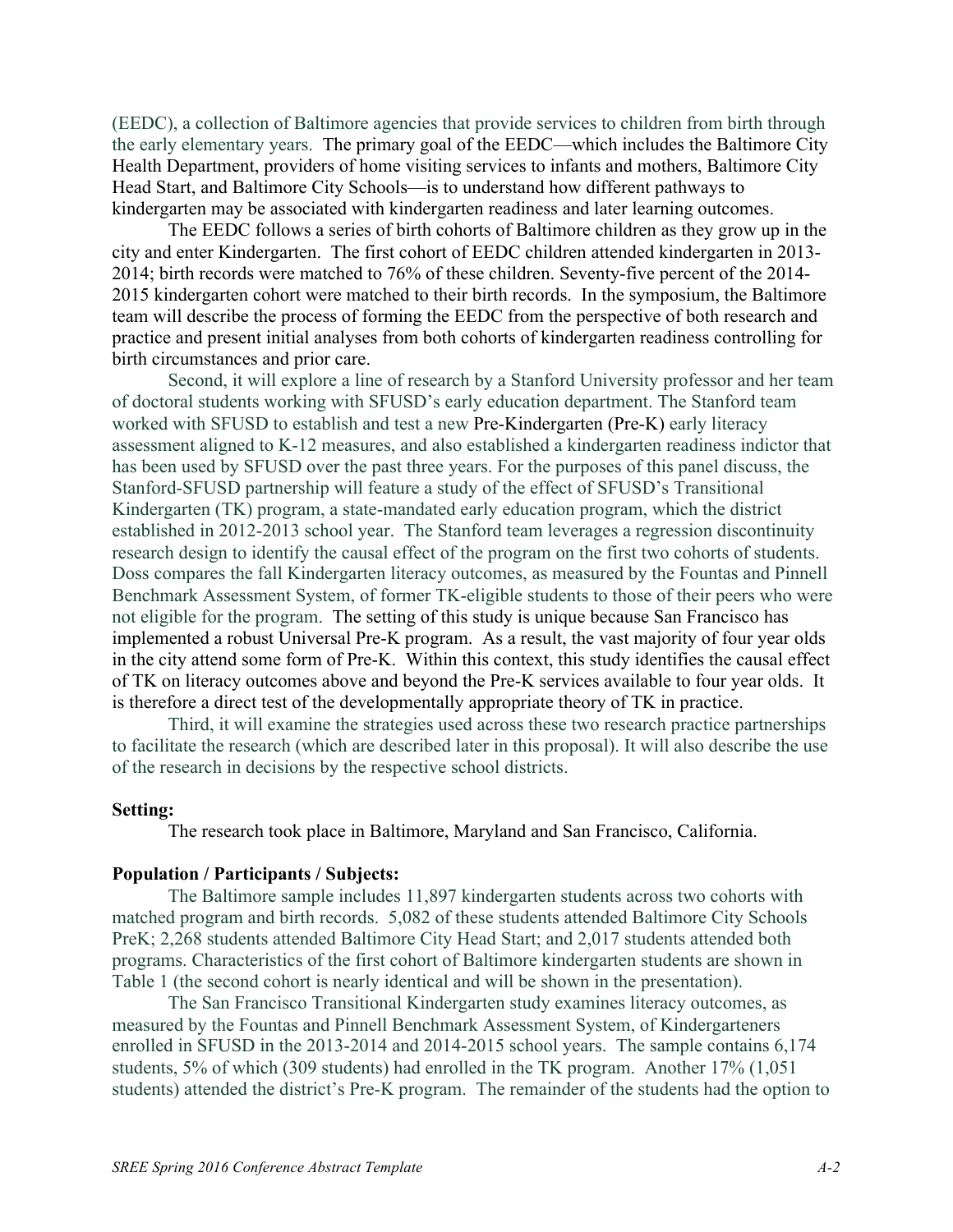attend a Pre-K program offered by San Francisco. San Francisco has a long established Universal Pre-K market and as of 2011-2012 about 83% of four years olds in San Francisco attended Pre-K (EED, 2012). Therefore, a vast majority of the remaining students are likely to have attended some form of Pre-Kindergarten. Table 3 provides descriptive statistics of the analytical sample.

## **Intervention / Program / Practice:**

Both studies will examine the use of longitudinal data sets from large urban school districts with robust early education programs. Using this data set, BERC will explore the use of its kindergarten readiness measure as a way of describing outcomes and effects of different Pre-K programs in Baltimore. Stanford-SFUSD will explore the effect of San Francisco's Transitional Kindergarten program, a newer Pre-K program in San Francisco instituted by a state wide policy.

## **Research Design:**

One study will share analyses from both cohorts of kindergarten readiness controlling for birth circumstances and prior care. Specifically, they will describe the results of multilevel models predicting scale score differences and the odds of being ready for kindergarten in Baltimore. Another study will leverage a fuzzy regression discontinuity research design to identify the causal effect of an early education program called Transitional Kindergarten on the first two cohorts of students in the program.

### **Data Collection and Analysis:**

Both studies examine administrative data from the early education programs in two large urban cities. Also, the studies provide descriptive statistics as well as comparing outcomes based on different types of regression models and regression discontinuity estimates.

## **Findings / Results:**

Preliminary results from the first cohort of students from the Baltimore study are shown in Table 2. Results from the second cohort of students are equivalent and will be included in the presentation. The analysis compares kindergarten readiness measures for the three most common pathways to kindergarten: Baltimore City Schools Pre-K, Baltimore City Head Start, and both programs. The reference group consists of children who enrolled in neither program.

As Table 2 shows, children who attended only Head Start are indistinguishable from children who attended neither program if the birth record information is not accounted for (Model 1). When the mother's background and the circumstances of the child's birth are accounted for (Model 2), students with prior experience in only Head Start are more likely to be ready for kindergarten than students who did not attend either program (odds ratio: 1.260; 95% CI: 1.016, 1.563).

When mother's background and the circumstances of the child's birth are accounted for (Model 2), children who attended both Head Start and BCPS Pre-K are nearly four times as likely to be identified as ready for kindergarten as children from neither program (odds ratio: 3.904; 95% CI: 3.058, 4.983). Children who attended only BCPS Pre-K were three times as likely to be ready for kindergarten than children who attended neither program (odds ratio: 3.314; 95% CI: 2.744, 4.009) when family background is taken into account. The estimates for BCPS Pre-K only and Head Start followed by BCPS Pre-K are not distinguishable from one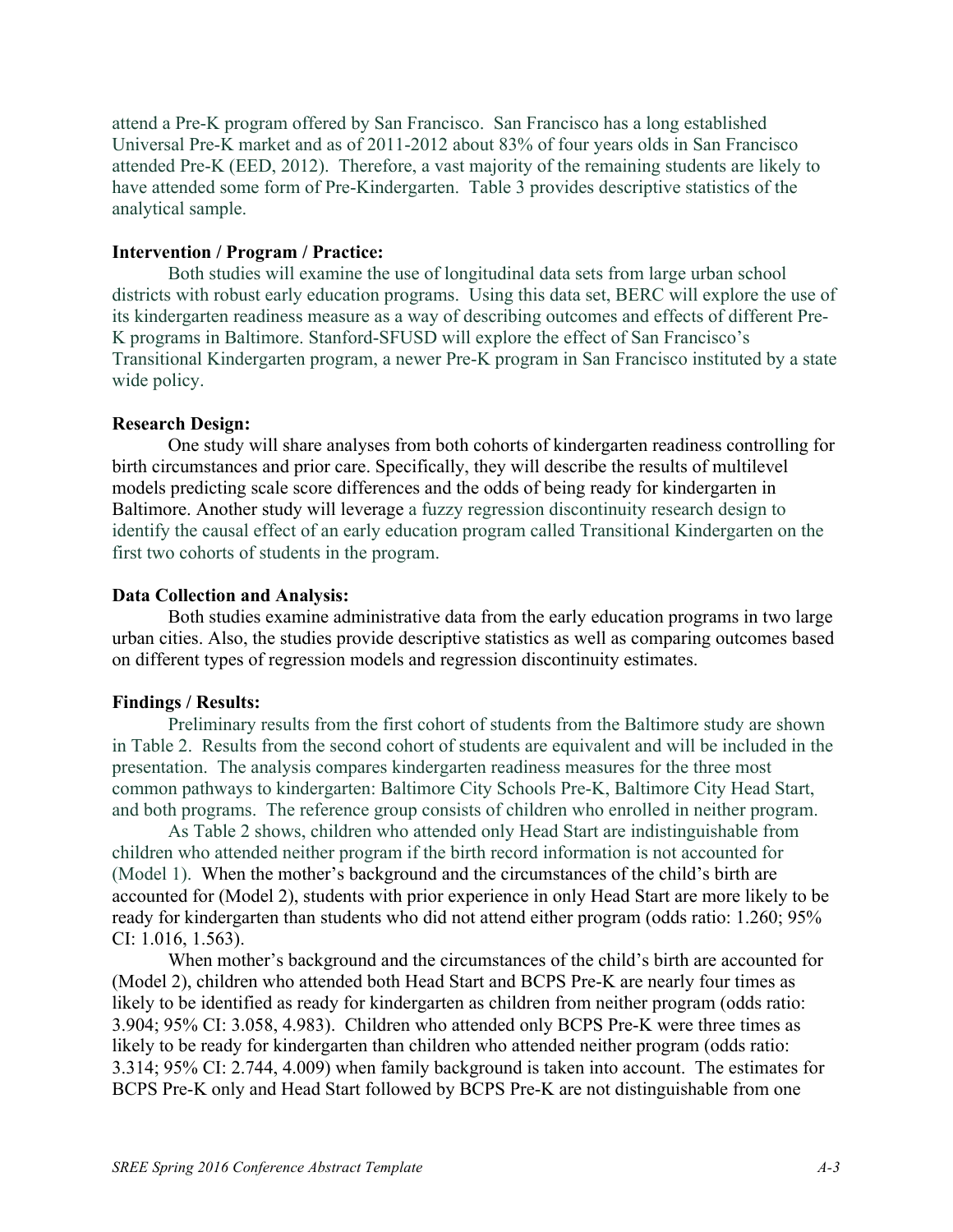another  $(\chi^2(1))$ : 2.03; p < 0.154). Mother's race is associated with school readiness, as is mother's education at the time of the child's birth, but birth weight and preterm status are not significantly associated with kindergarten readiness once the other variables are taken into account.

Preliminary results from the SFUSD Transitional Kindergarten (TK) study indicate that the program may have increased fall student literacy outcomes. Table 4 provides reduced form intent to treat and two-stage least squares results for the fall kindergarten outcomes. Children who attended TK outperformed their peers on foundational literacy skills. The intent to treat estimate of the standardized average of all foundational literacy skills is 0.166SD and the analogous treatment on the treated effect is 0.505SD. Fall results, however, indicate that TK students are not more likely to able to read books. Despite the causal nature of the research design, these results alone cannot definitely indicate if TK is more effective at raising literacy outcomes. This is because SFUSD uses the Fountas and Pinnell assessment as a formative assessment their TK through third grade classrooms. Assuming Pre-K programs in the city do not use this assessment, former TK students have had more exposure to the assessment. Fortunately, the second cohort is now in first grade and the district uses the Fountas and Pinnell in first grade to assess students on reading books of increasing difficulty. We will received data in November 2015 and see if these effects persist to first grade. At this point all students will have had ample exposure to the assessment, and if former TK students are reading at higher levels, this finding will provide more definitive proof of the program's efficacy.

Both the Baltimore Education Research Consortium and the Stanford-SFUSD Partnership will explain in the context of sharing these findings the lessons learned about working together in research practice partnerships. The findings will emphasize the importance of developing joint research agendas and establishing motivation for both the researcher and practitioner to be invested in the study from the very beginning. Both partnerships will also explain the importance of data management and the efforts that went into establishing data sharing agreements needed to operationalize these studies. Finally, both partnerships will explain how these projects benefited from structures and systems they have for supporting a two-way dialog between researchers and practitioners aimed at facilitating the use of the practitioners in their decision-making.

#### **Conclusions:**

This panel will provide conference attendees with information on two long-term research practice partnerships that have produced robust, analytically advanced research on early childhood education. Discussants will speak to how the research has been utilized by San Francisco's and Baltimore's school systems to improve their schools and services to students, and to how the partnership has helped augment the agenda of researchers. Finally, the panel will share lessons learned about partnering to support this complex topic of early education where traditional data sets are cumbersome and longitudinal data is scarce.

During this 90-minute panel, the discussion will be organized accordingly:

- To start, audience members will be asked what the most pivotal piece of research on early education, and think of a way this research was used to inform policy/practice. During the panel discussion, they would be asked to list one question and one thing they learn.
- The partnerships would share about strategies they use for partnering, the two exemplars of research findings described in this proposal, and practitioners' use of the findings.
- Then, audience members would discuss their questions with the panelists.
- Audience members and panelists would share one thing they learned.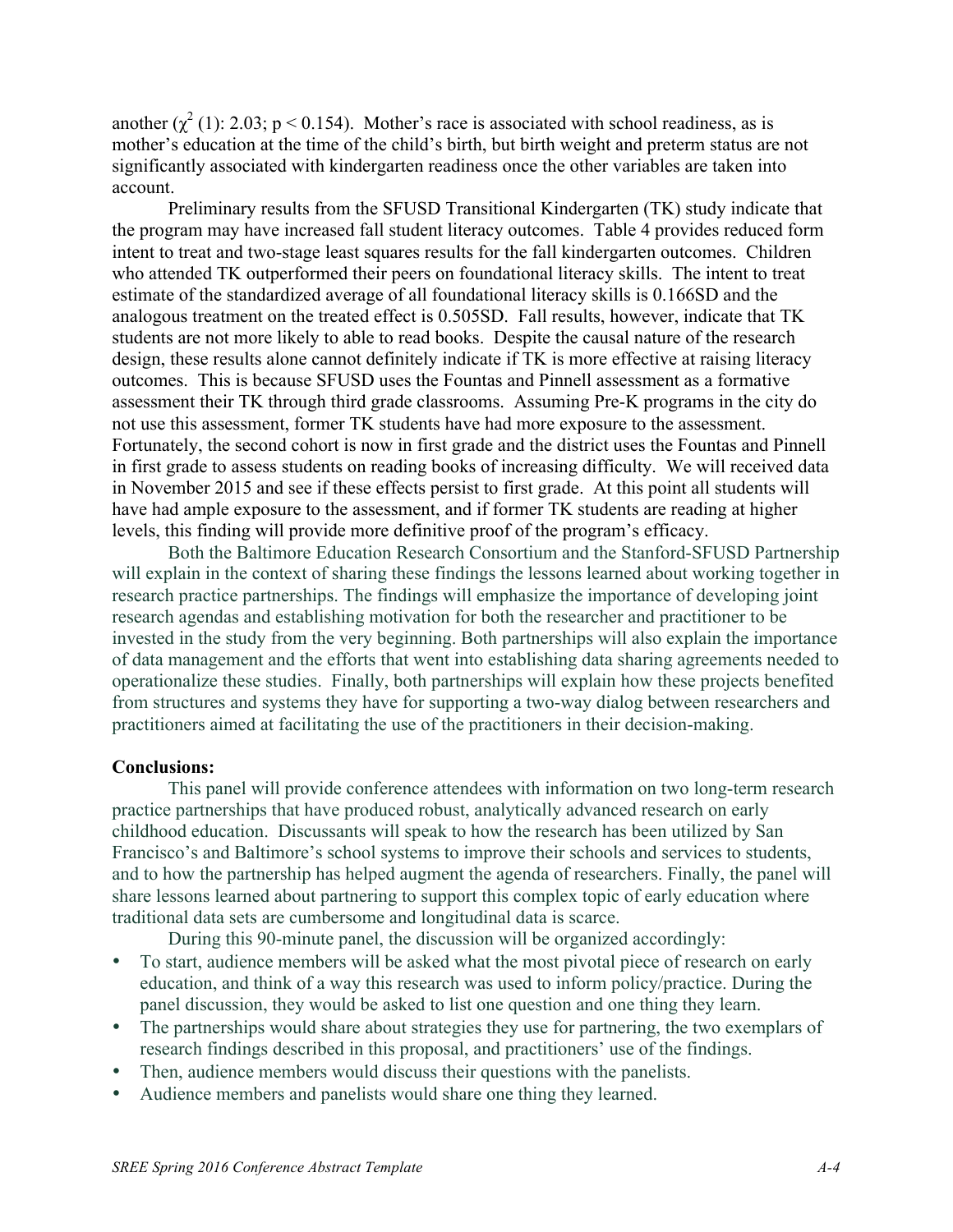# **Appendix A. References**

- Barnett, W. S. (2011). Effectiveness of Early Educational Intervention. *Science*, 333(6045), 975- 978.
- Camilli, G., Vargas, S., Ryan, S., & Barnett, W. S. (2010). Meta-analysis of the effects of early education interventions on cognitive and social development. *Teachers College Record*, 112(3), 579-620.
- Connolly, F., Plank, S., & Rone, T. (2012). Baltimore Education Research Consortium: A Consideration of the Past, Present, and Future. Baltimore, MD: Baltimore Education Research Consortium. Retrieved on September 24, 2015 from http://baltimoreberc.org/wp-content/uploads/2013/05/BERCNurturingConsortiaPaper.pdf
- Duncan, G. J., & Magnuson, K. (2013). Investing in Preschool Programs. *The Journal of Economic Perspectives*, 27(2), 109-132.
- Duncan, G. J., & Murnane, R. J. (2014). *Restoring Opportunity: The crisis of inequality and the challenge for American education*. Cambridge, MA, and New York, NY: Harvard Education Press and Russell Sage Foundation.
- Durham, R.E., Bell-Ellwanger, J. Connolly, F. Robinson, K.H., Olson, L.S., Rone, T. (2015). University District Partnership Research to Understand College Readiness Among Baltimore City Students. *Journal of Education for Student Placed at Risk*. V. 20, Issue 1- 2.
- Early Childhood Education Department (2012). Pre-K Through Third Annual Report: Year 1 2011-2012. Retrieved from: http://www.sfusd.edu/en/assets/sfusdstaff/programs/files/Early%20Education/PreK3rd%20Report%20Year%20One\_7-18- 13.pdf
- Hart, B., & Risley, T.R. (1995). *Meaningful differences in the everyday experience of young American children*. Baltimore, MD: Brookes Publishing.
- Reardon, S. (2011). The Widening Achievement Gap Between the Rich and the Poor: New Evidence and Possible Explanations. In Duncan, G. J. and Murnane, R. J. , editors. *Whither Opportunity: Rising Inequality, Schools, and Children's Life Chances.* Russell Sage Foundation.
- Reynolds, A. J., Temple, J. A., & Ou, S. (2010). Preschool education, educational attainment, and crime prevention: Contributions of cognitive and non-cognitive skills. *Children and Youth Services Review*, 32(8), 1054-1063.
- Wentworth, L. (2014). The Stanford-SFUSD Partnership 2.0: The context, theory of action, impacts to date, and plan for 2014-2017. Retrieved on June 1, 2015 from http://collaborate.caedpartners.org/display/stanfordsfusd/Strategic+Plan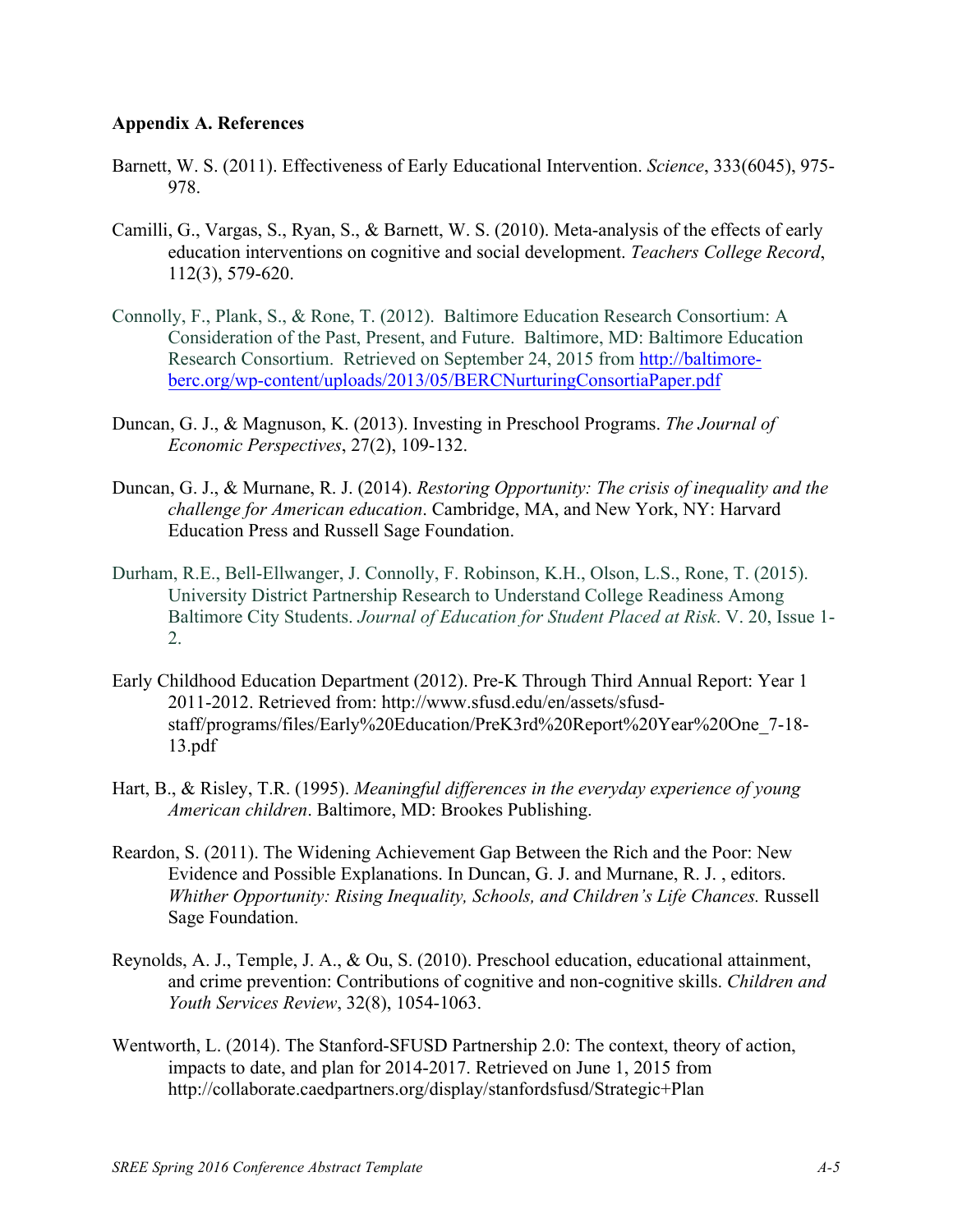- Wentworth, L. and Khanna, R. (2011). "Partnering around Research to Improve Policy and Practice: A Case Study of the Stanford University and San Francisco Unified School District Partnership." Paper presented at AERA. New Orleans, LA
- Wentworth, L. and Khanna, R. (2014). "Got Research? A structure for considering research in district-level decisions." Paper presented at AERA. Philadelphia, CA.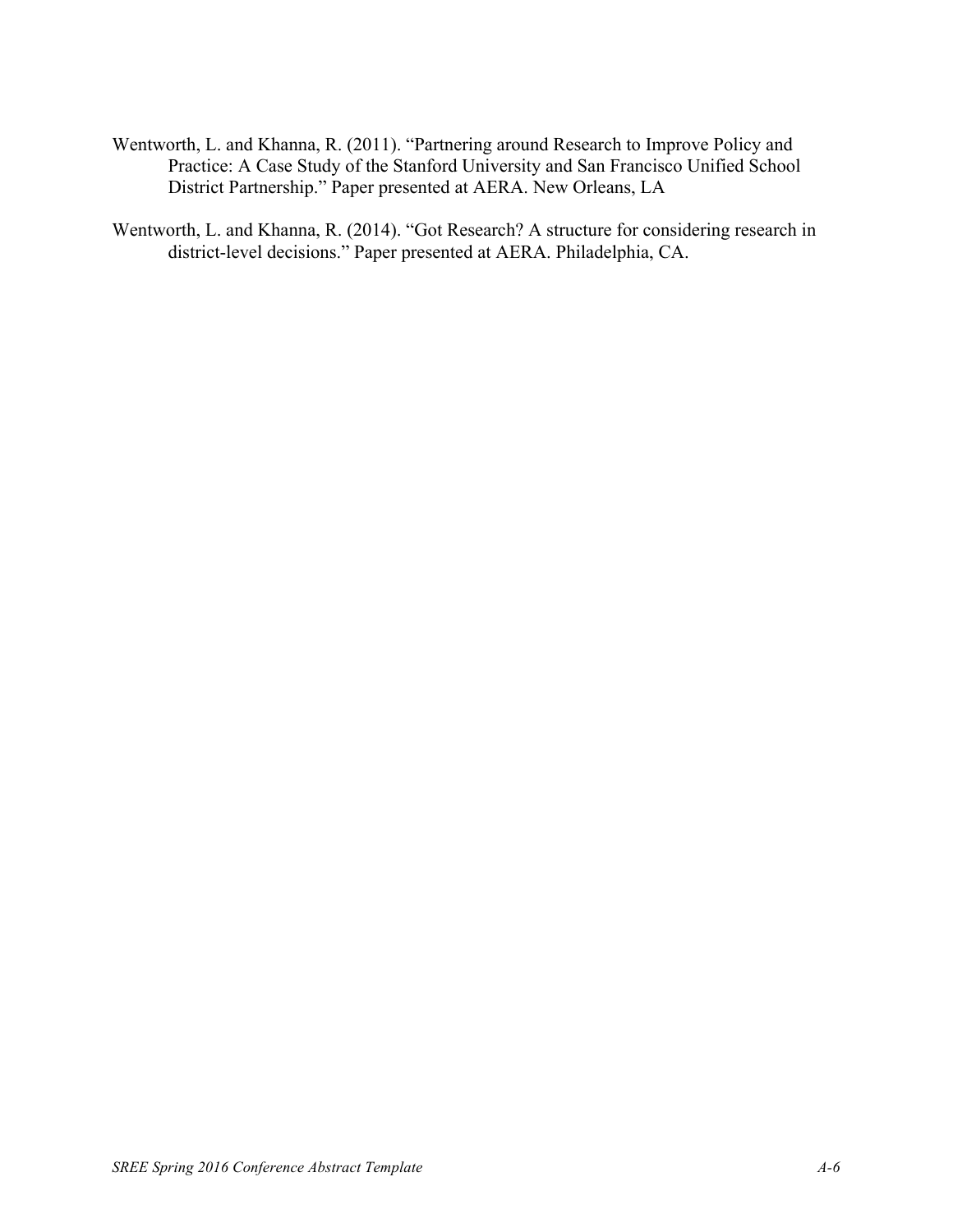# **Appendix B. Tables and Figures**

| (2007, 2000, 2000)<br>Variable   | Mean    | Std. Dev. | Min              | Max          |
|----------------------------------|---------|-----------|------------------|--------------|
|                                  |         |           |                  |              |
| Kindergarten Ready               | 0.76    |           | $\boldsymbol{0}$ | $\mathbf{1}$ |
|                                  |         |           |                  |              |
| Head Start and Pre-K             | 0.17    |           | $\overline{0}$   | 1            |
| <b>Head Start Only</b>           | 0.17    |           | $\theta$         | 1            |
| Pre-K Only                       | 0.44    |           | $\theta$         | 1            |
| Neither Program*                 | 0.22    |           | $\theta$         | 1            |
|                                  |         |           |                  |              |
| Less Than High School            | 0.33    |           | $\theta$         | $\mathbf{1}$ |
| High School Degree*              | 0.42    |           | $\theta$         | 1            |
| Some College                     | 0.14    |           | $\theta$         | 1            |
| College Degree                   | 0.11    |           | $\theta$         | 1            |
|                                  |         |           |                  |              |
| Birth weight (grams)             | 3095.26 | 604.83    | 520              | 5245         |
| Birth weight (std).              | 0.00    | 1.00      | $-4.26$          | 3.55         |
| Preterm Birth                    | 0.13    |           | $\overline{0}$   | 1            |
| Mother Married at Birth          | 0.18    |           | $\overline{0}$   | 1            |
| Assistance with Medical Costs at | 0.77    |           | $\overline{0}$   | $\mathbf{1}$ |
| <b>Birth</b>                     |         |           |                  |              |
| African-American*                | 0.83    |           | $\overline{0}$   | $\mathbf{1}$ |
| White                            | 0.10    |           | $\theta$         | $\mathbf{1}$ |
| Hispanic/Latina                  | 0.06    |           | $\theta$         | 1            |
| Asian                            | 0.01    |           | $\overline{0}$   | 1            |
| American Indian                  | 0.00    |           | $\theta$         | 1            |
| Other                            | 0.00    |           | $\overline{0}$   | 1            |

**Table 1**: Characteristics of First Cohort of Baltimore Kindergarten Students (2007-2008 Births)

 $N = 5,409$ ; \* Denotes reference category in statistical model.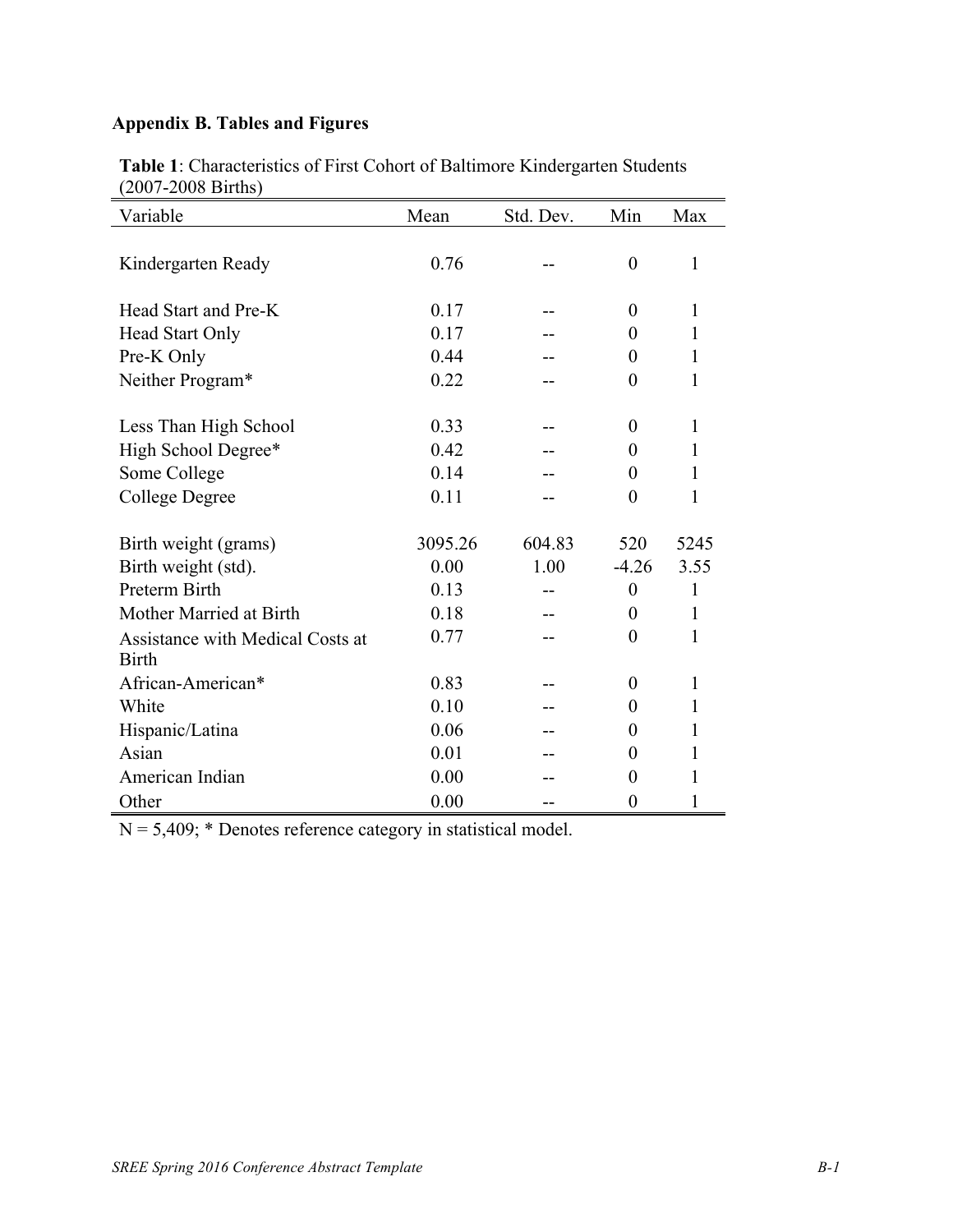|                                        | Model 1              | Model 2                     |  |
|----------------------------------------|----------------------|-----------------------------|--|
| Head Start and Pre-K                   | 3.589***             | $3.904***$                  |  |
|                                        | [2.823, 4.562]       | [3.058, 4.983]              |  |
| <b>Head Start Only</b>                 | 1.115                | $1.260*$                    |  |
|                                        | [0.904, 1.376]       | [1.016, 1.563]              |  |
| Pre-K Only                             | $3.128***$           | $3.317***$                  |  |
|                                        | [2.598, 3.766]       | [2.744, 4.009]              |  |
| Mother Did Not Complete High School    |                      | $0.739***$                  |  |
| Mother Attended Some College           |                      | [0.628, 0.871]<br>$1.373**$ |  |
|                                        |                      | [1.083, 1.741]              |  |
| Mother Holds College Degree            |                      | $2.813***$                  |  |
|                                        |                      | [1.989, 3.979]              |  |
| Birth weight (std)                     |                      | 1.047                       |  |
|                                        |                      | [0.959, 1.143]              |  |
| Preterm Birth                          |                      | 0.847                       |  |
|                                        |                      | [0.659, 1.087]              |  |
| Assistance with Medical Costs at Birth |                      | 0.924                       |  |
|                                        |                      | [0.755, 1.130]              |  |
| Not African-American                   |                      | 1.314*                      |  |
|                                        |                      | [1.016, 1.700]              |  |
| Variance Estimate                      |                      |                             |  |
| Constant                               | $1.577*$<br>$1.511*$ |                             |  |
|                                        | [1.093, 2.090]       | [1.123, 2.159]              |  |

|  | <b>Table 2:</b> Results of Multilevel Logistic Regression Models Predicting the |
|--|---------------------------------------------------------------------------------|
|  | Odds of Being Ready for Kindergarten in Baltimore                               |

 $N = 5,409$ ; Exponentiated coefficients (odds ratios) shown; 95% confidence intervals in brackets; \*  $p<0.05$ , \*\*  $p < 0.01$ , \*\*\*  $p < 0.001$ .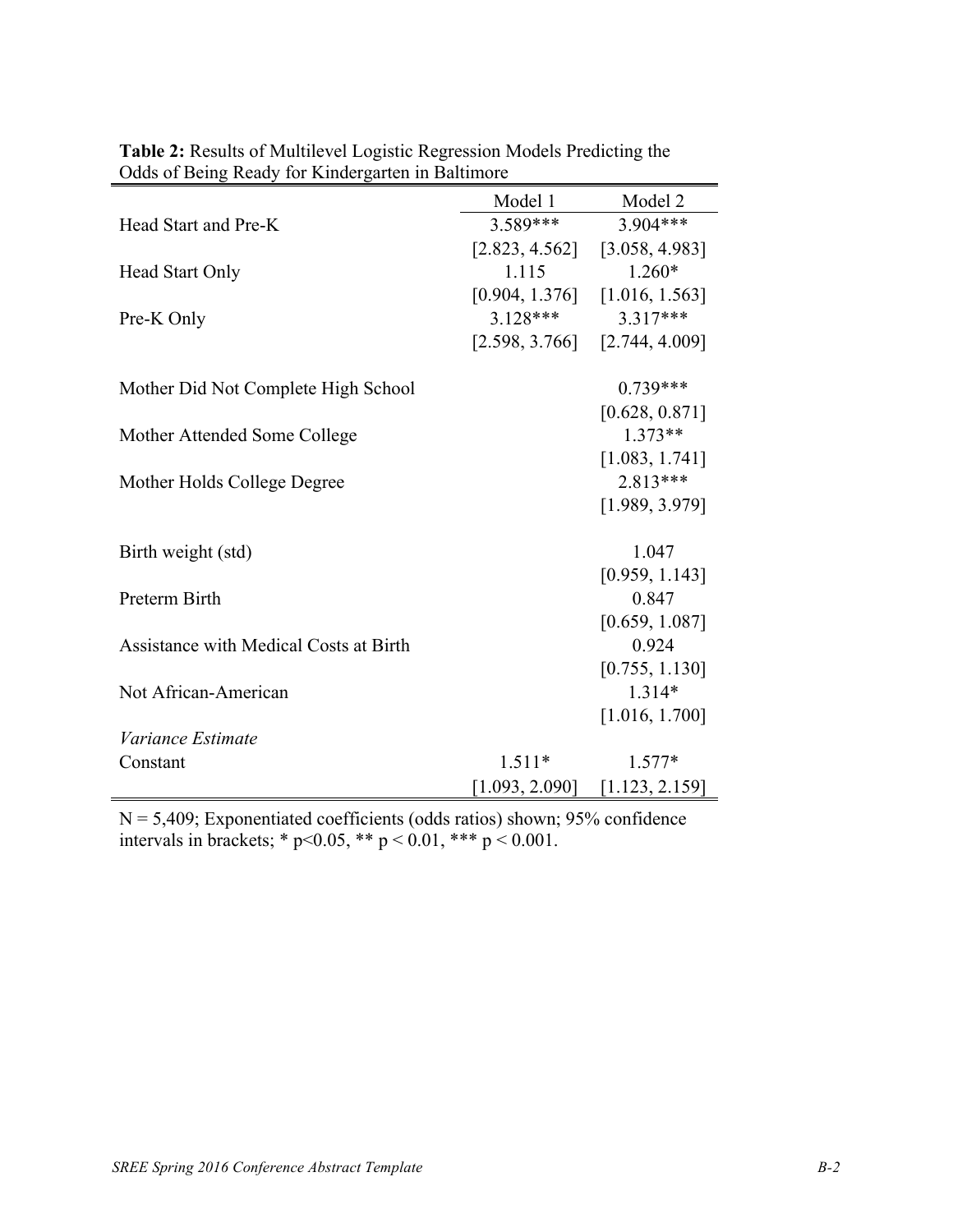|                                          | Analytical Sample |          |              | Former TK Students |                  |              |
|------------------------------------------|-------------------|----------|--------------|--------------------|------------------|--------------|
| Variable                                 | Mean              | St. Dev. | Mean         | St.Dev             | Minimum          | Maximum      |
| Programmatic Characteristics             |                   |          |              |                    |                  |              |
| <b>TK Eligible</b>                       | 0.139             | 0.346    | 0.997        | 0.057              | $\boldsymbol{0}$ | 1            |
| Attended TK In Year T-1                  | 0.050             | 0.218    | $\mathbf{1}$ | $\pmb{0}$          | 0                | $\mathbf 1$  |
| Attended District PreK in Year T-1       | 0.170             | 0.376    | $\mathbf 0$  | 0                  | $\mathbf 0$      | $\mathbf 1$  |
| Birthday (days from December 2)          | $-120.391$        | 98.351   | 25.887       | 17.063             | $-304$           | 61           |
| <b>Student Characteristics</b>           |                   |          |              |                    |                  |              |
| Female                                   | 0.495             | 0.500    | 0.479        | 0.500              | 0                | 1            |
| Asian                                    | 0.324             | 0.468    | 0.443        | 0.498              | 0                | $\mathbf{1}$ |
| Hispanic                                 | 0.241             | 0.428    | 0.256        | 0.437              | 0                | $\mathbf 1$  |
| White                                    | 0.163             | 0.369    | 0.097        | 0.297              | 0                | $\mathbf 1$  |
| Other                                    | 0.173             | 0.378    | 0.162        | 0.369              | 0                | $\mathbf 1$  |
| Declined To State Ethnicity              | 0.096             | 0.295    | 0.042        | 0.201              | 0                | $\mathbf 1$  |
| <b>Special Education</b>                 | 0.071             | 0.257    | 0.032        | 0.177              | 0                | 1            |
| Limited English Proficient (LEP)         | 0.451             | 0.498    | 0.576        | 0.495              | 0                | $\mathbf 1$  |
| Home Language:                           |                   |          |              |                    |                  |              |
| Chinese                                  | 0.178             | 0.383    | 0.294        | 0.457              | 0                | 1            |
| Spanish                                  | 0.140             | 0.347    | 0.165        | 0.372              | 0                | $\mathbf 1$  |
| English                                  | 0.596             | 0.491    | 0.456        | 0.499              | 0                | 1            |
| Other                                    | 0.086             | 0.280    | 0.084        | 0.278              | 0                | $\mathbf 1$  |
| Dominant Language:                       |                   |          |              |                    | 0                | $\mathbf{1}$ |
| Chinese                                  | 0.217             | 0.412    | 0.311        | 0.464              | 0                | $\mathbf{1}$ |
| Spanish                                  | 0.164             | 0.371    | 0.172        | 0.378              | 0                | $\mathbf{1}$ |
| English                                  | 0.503             | 0.500    | 0.411        | 0.493              | 0                | $\mathbf 1$  |
| Other                                    | 0.116             | 0.321    | 0.107        | 0.309              | 0                | $\mathbf 1$  |
| <b>Fall Fountas and Pinnell Outcomes</b> |                   |          |              |                    |                  |              |
| <b>Upper Case Letters</b>                | 20.693            | 8.180    | 22.896       | 6.621              | $\mathbf 0$      | 29           |
| Lower Case Letters                       | 19.103            | 8.448    | 22.275       | 6.896              | 0                | 29           |
| Letter Sounds                            | 12.866            | 9.106    | 18.071       | 8.200              | 0                | 29           |
| High Frequency Words                     | 7.070             | 7.872    | 14.217       | 9.399              | 0                | 25           |
| <b>Initial Word Sounds</b>               | 5.358             | 3.197    | 6.534        | 2.594              | 0                | 10           |
| Early Literacy Behaviors                 | 7.002             | 3.019    | 8.534        | 2.458              | 0                | 11           |
| Blending                                 | 3.790             | 4.090    | 5.863        | 4.080              | 0                | 10           |
| Rhyming                                  | 5.756             | 4.095    | 7.363        | 3.690              | $\mathbf 0$      | 10           |
| Mastered Required Found. Skills          | 0.071             | 0.256    | 0.246        | 0.431              | 0                | 1            |
| Reached Leveled Reading                  | 0.158             | 0.365    | 0.223        | 0.417              | 0                | $\mathbf 1$  |
| Test Given In Spanish                    | 0.129             | 0.336    | 0.120        | 0.325              | 0                | $\mathbf{1}$ |

Table 3: Descriptive Statistics of SFUSD Transitional Kindergarten Study Sample

Note: Analytical sample contains 6,174 students for all variables listed above, except: fall rhyming (5,541), and fall blending (5,905). Former TK students are students in the analytical sample who enrolled in the district's TK program in the previous year. TK sample contains 309 students for all variables except fall rhyming (273), and midyear rhyming (278).

SOURCES: 2013-2014 and 2014-2015 Kindergarten administrative data contained student characteristics, including exact birthdate. Administrative data was linked to district test files to obtain Fountas and Pinnell outcome data. Students who experienced district TK and PreK were identified by linking Kindergarten administrative data to the district TK and PreK adminsitrative data sets from the previous school year. TK stands for Transitional Kindergarten and PreK stands for Pre-Kindergarten.